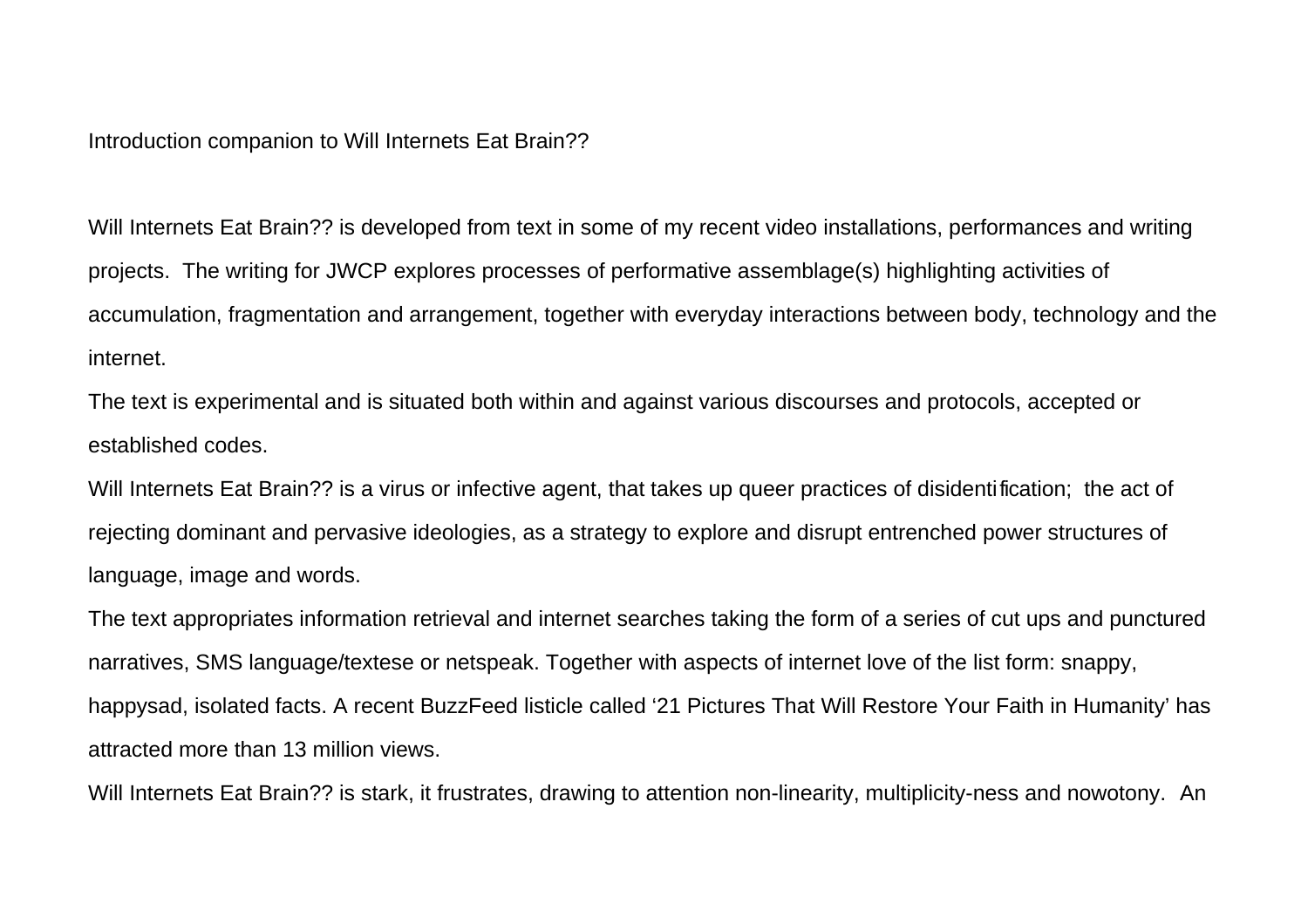algorithmic and computerised tone or voice runs throughout the text. Any singular discursive argument has been scrambled and is faulty.

The writing works in similar ways to my video performative installations – in terms of various forms of dispersal and dissemination, re-assemblage, re-use and repetition. For example; this might re-form as a series of tweets on a Twitter account, as scrolling text in video works, or spoken within a live performance.

The best philosophy can be found on Youtube for sure.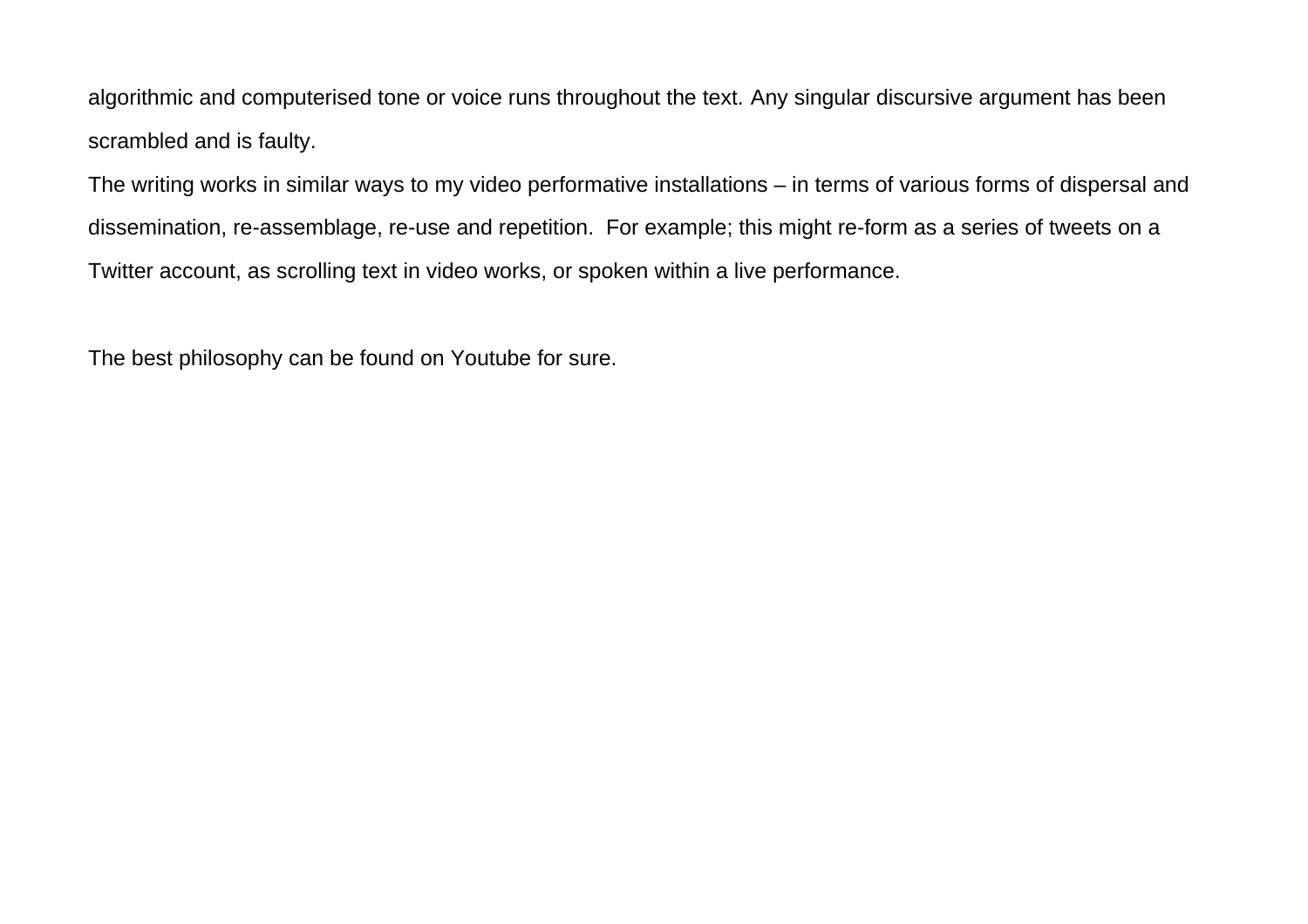Ihania hiiripe runoita? Will internets eat brain? Will internets eat brain? Will internets eat brain? Internet farà il cervello? Les internautes mangeraient-ils du cerveau? Vil internets spise hjerne?? Internetistä syödään aivot? Budou internets jist mozku? Werden Internets Gehirn? Zullen internetten de hersenen eten? Mun internets borða heila? Will internets eat brain? Will internets eat brain? Will internets eat brain?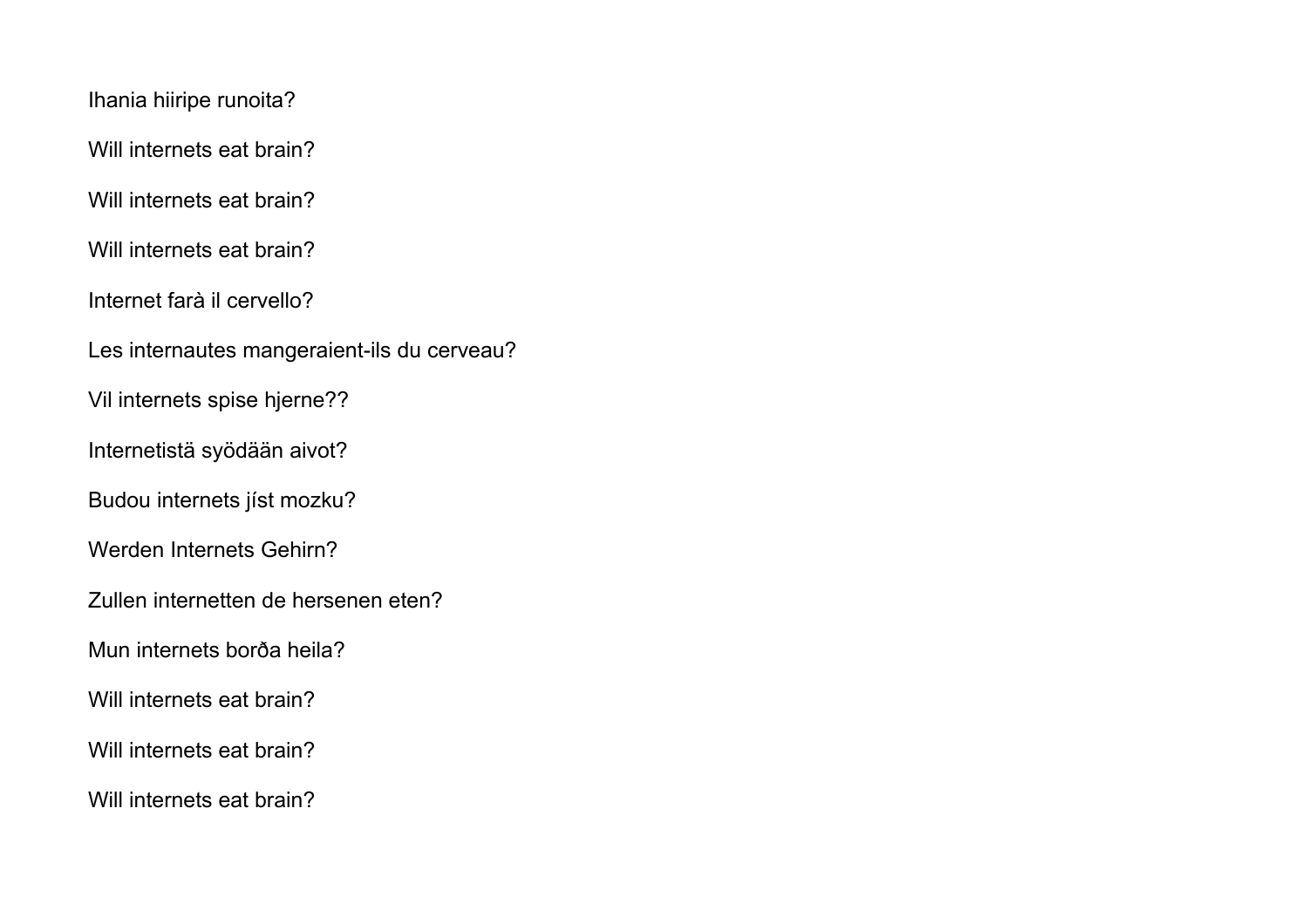Will internets eat brain?

Will internets eat brain?

Will internets eat brain?

#This is a long title  $=$ =====================

SRSLY!!!!!

The cat is as unavoidable as the cucumber.

It's a super ghoul thing!!! characterized by an abnormal and unhealthy interest in disturbing and unpleasant subjects, especially death, disease, disaster and traumedy.

It invokes speculative fictional methods such as carriers, radiation, mental diseases, vectors, viruses, scientific accidents, etc.

The internets is baffled. [Muffled word order variations with Chimes of Death playing in the background].

Something other returns, internets is baffled.

The scary glowing green light has left the internets baffled.

Dear networked place dislocations, what is the scary glowing green light?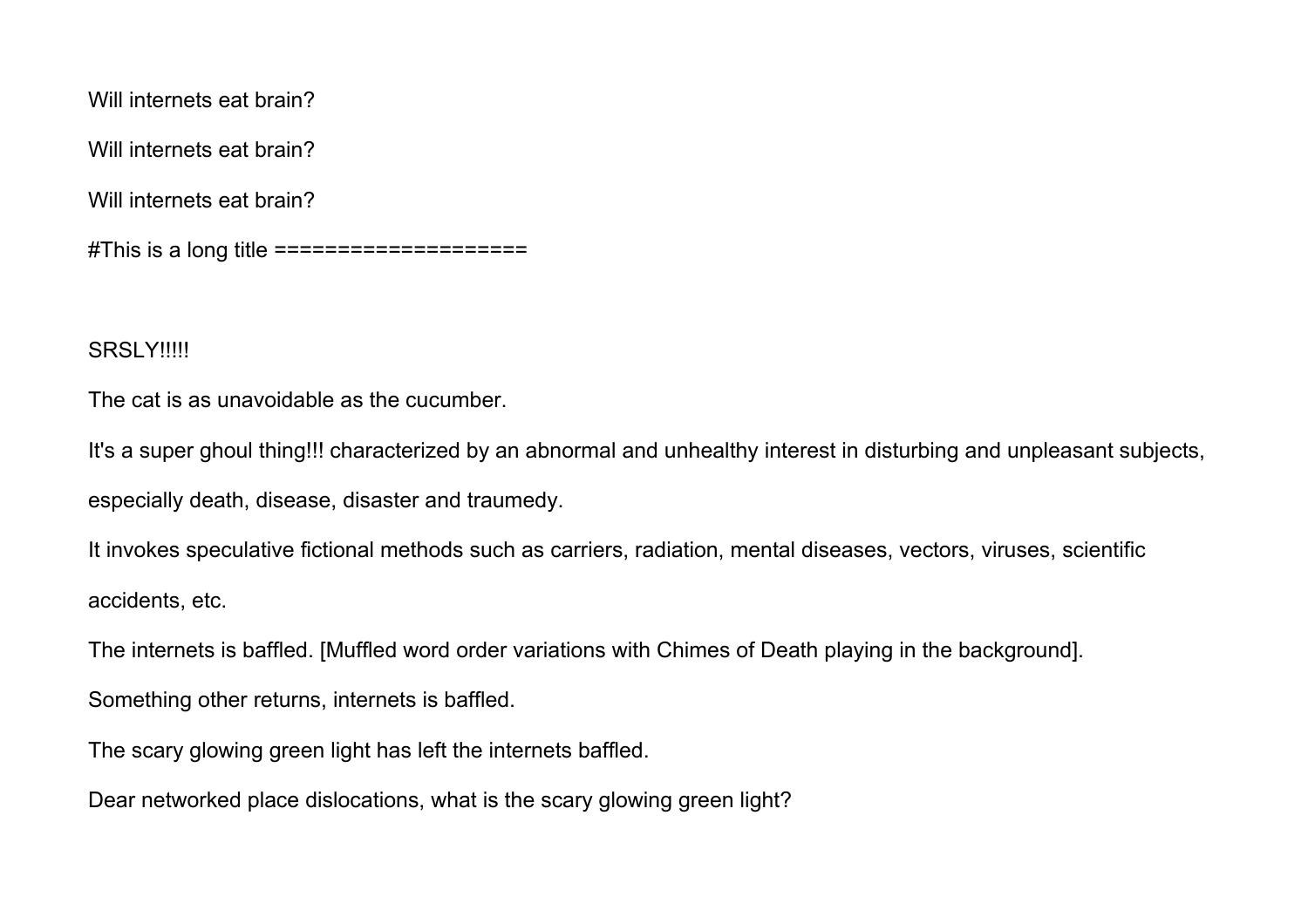& Another thing, what inherent awfulness of internets time is this?

& Hey hunties, what is internets time anyhows? and can I buy a watch that tells it?

Nothing here to type, nothing here to type with.

Hashtag slapping forehead with palm in exasperation, usually accompanied by a thunk. [Similar to \*headdesk\*] The internets is baffled.

Hey Internets!! What are you doing?

What are you doing?

What are you doing?

What are you doing?

What are you doing?

What are you doing?

What are you doing?

SRSLY!

# [♥][♥][♥][♥][♥][♥][♥][♥][♥][♥][♥]

#RDG WRTNG? Many feels.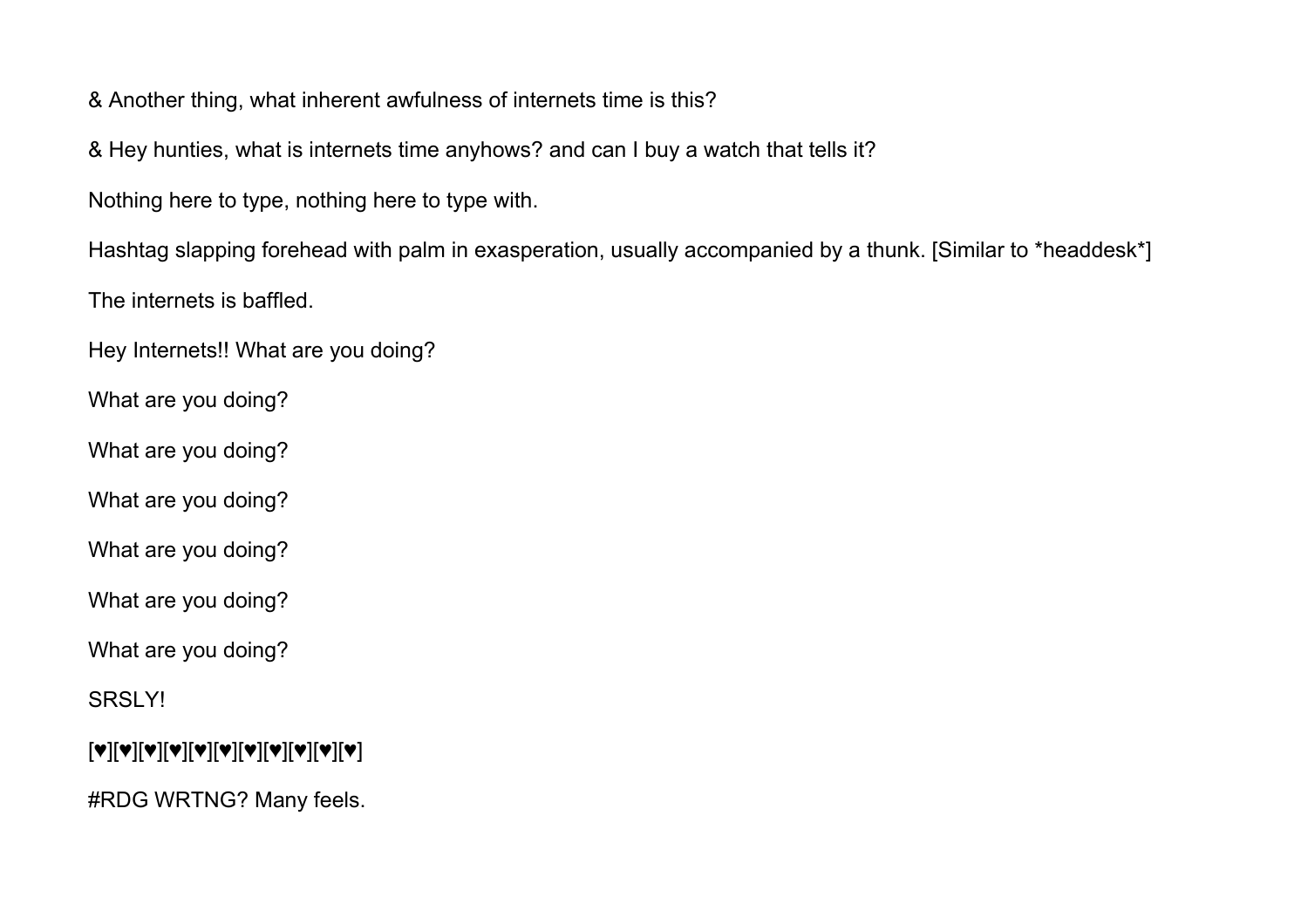RDG WRTNG?

RDG WRTNG, linguistics and logic concerned with meaning & logical semantics, matters concerning sense making, presupposition and implication, programs or algorithms.............LOL

SRSLY! Lexical semantics. Analysis of word meanings and relations between them. Many feels.

Click 'hard to do or deal with' box.

That that is, is. That that is not, is not. Is that it? It is.

That that is, is that that is. Not is not. Is that it? It is.

That that is, is that that is not. Is not "is that" it? It is.

#### ######

Internets be present please.

Hashtag overavailability crisis.

Hashtag overavailability crisis.

Hashtag overavailability crisis.

Hashtag overavailability crisis.

. . . . . . . . . . . . . .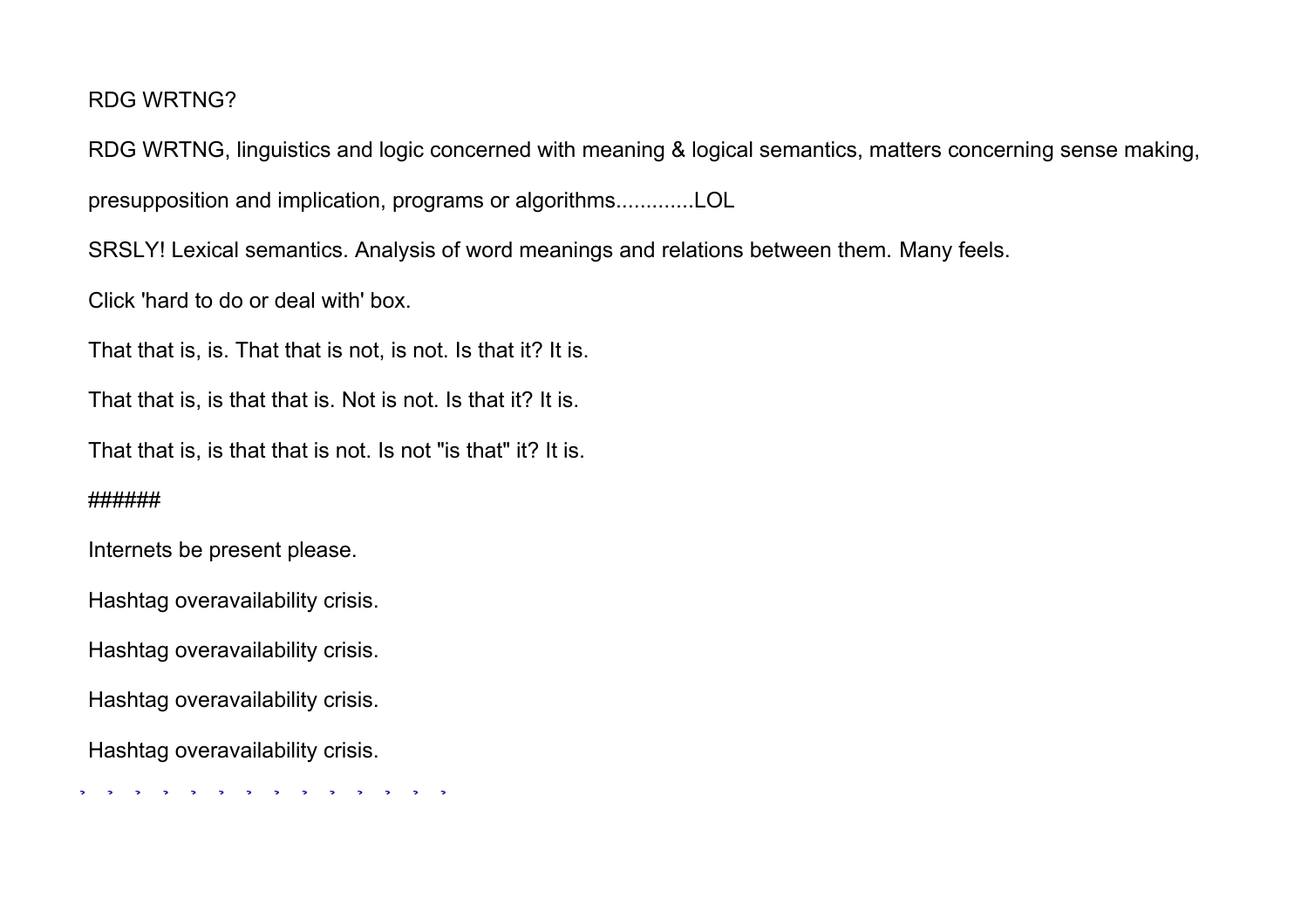Hashtag irreducible factors!

Start up cute menu. What's it doing now? Hashtag many happy big Mac viruses, formless anxieties, furious sleep ideas, strange rains, falls of organic matter......like, LOL!!! Internets be present please.

Small agile Shiba Inu eats up grammar whole.

Hashtag many Goo-anxiety doing a frightening.

Interior monologue captioning is applied.

RDG WRT? Although the sentence is grammatically correct, no obvious understandable meaning can be derived

from it, and thus it demonstrates the distinction between syntax and semantics. Sad big Mac.

Shiba's exhibit an independent nature. Shiba Inu eats whole internet. Many hungry.! Tags: such doge, dog, shiba inu, shibe, super shibe, super, tumblr, much, very, many, comic sans, photoshop meme, such, shiba, doges, dogges, reddit, comic sans, tumblr meme, hacked, bitcoin, dogecoin, shitposting, stare

"People" cat pushes internet off table and urine-marks to leave a message to other cats. This behaviour is called "streaming."

Internets is baffled.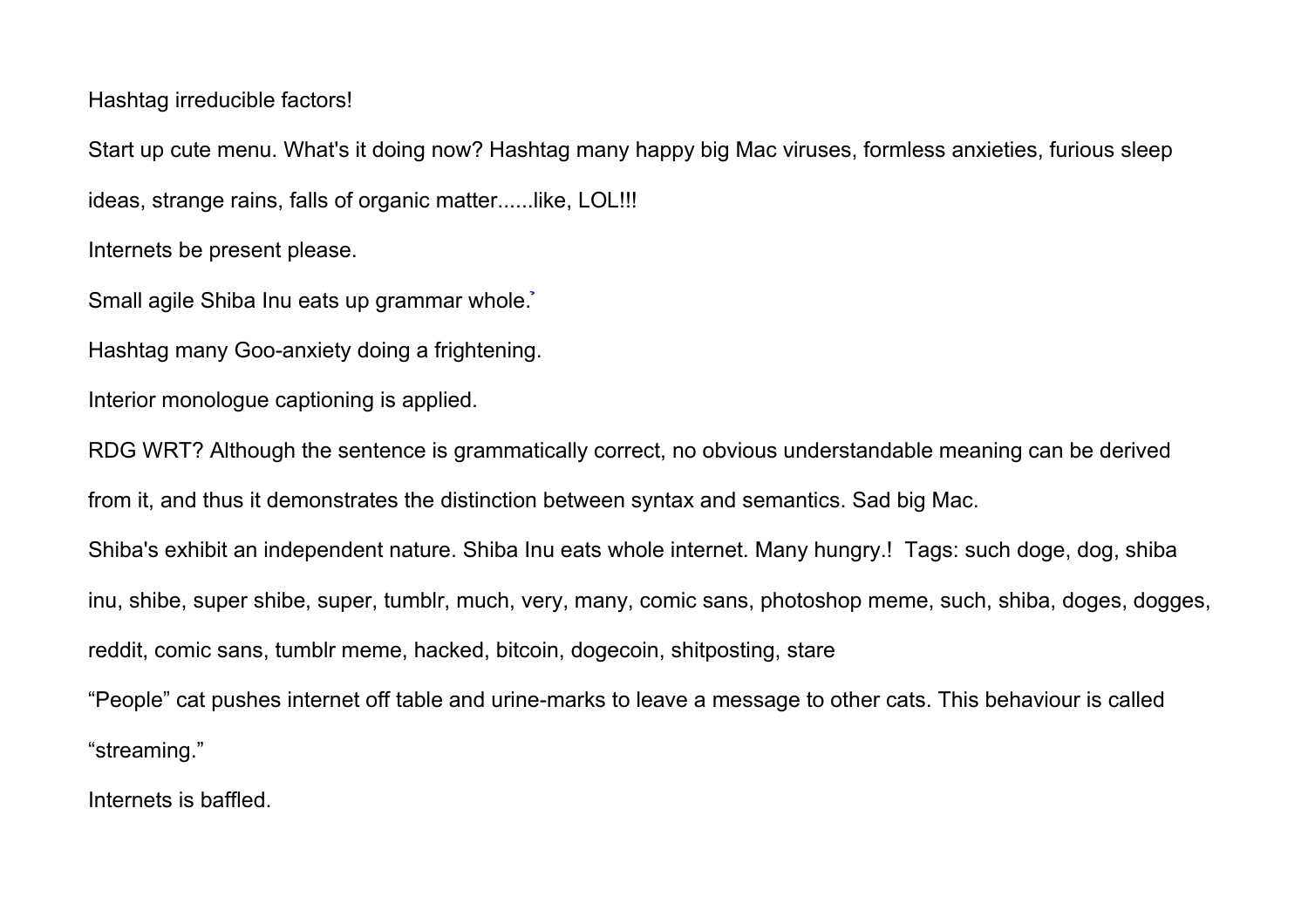Shit kicker Valerie Solanas be present please. Valerie makes two thousand mimeographed copies of SCUM manifesto and sells them on the streets of Greenwich Village in New York City. Feminist video collectives in France form anti-institutional and anti-establishment positions in the late 1960s. Facing one another at a kitchen table, Seyrig reads out loud from SCUM manifesto while Roussopoulos transcribes what she hears on a typewriter. French Television plays in the background. Angela Marzullo is re-Performing SCUM Manifesto somewhere 4sho. The best shit -kicker fibonacci feminist kitchen manifestos are available on Youtube 4sho.

Hey, Existentialist paradox pupcakes!

OMG WHATZ IT DNG NOW?

WHATZ IT DNG?

SRSLY! When is it time to exploit the medium for sociopolitical agendas and self-representation when society least expects women to embrace technology? The Analytical Engine weaves algebraic patterns just as the Jacquard loom weaves flowers and leaves. Turning on your computer isn't always easy.

Raccoons foraging a dumpster find some computational errors.

\*\*Enough already\*\*

SRSLY. Are you tired, so tired of everything about the world and the way it is? Do you proclaim this, with a long, slow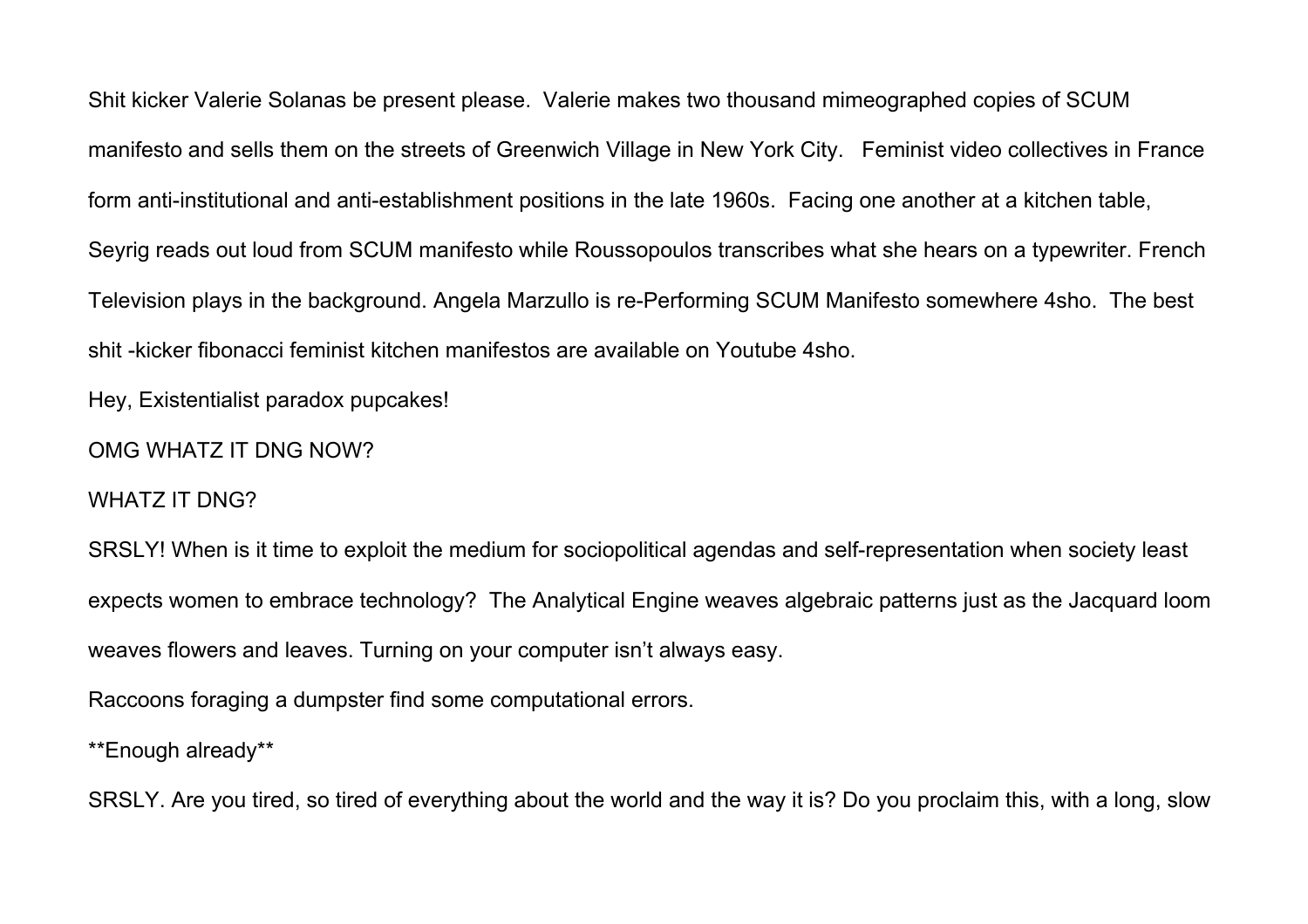sigh, to everyone around you?

Do you have sadness in your heart for the world that can never be and sensible shoes?

SLEEP\_SLEEP

SLEEP\_ SLEEP\_ SLEEP

Ti esrever dna ti pilf, nwod gniht ym tup

Ti esrever dna ti pilf, nwod gniht ym tup

For a sociopolitical electrical excitability spiritual reading see Missy on Internets, hashtag gym balls hashtag I'm Better.

SRSLY! 'People' cat's instincts tell her that paperweight or knickknack could turn out to be a mouse.

Internets be present please.

```
Remove all horizontal rules (:
```
To prevent errors, most large structure enhanced text publications are created using a mark-up language such as HTML or SGML and then converted.

Have you got a case of one of these mark up maladies? (: AKA: anxiety that arises in response to nothing in particular - a particular, fashionable kind of boredom brought on by weariness with the nameless, shapeless, object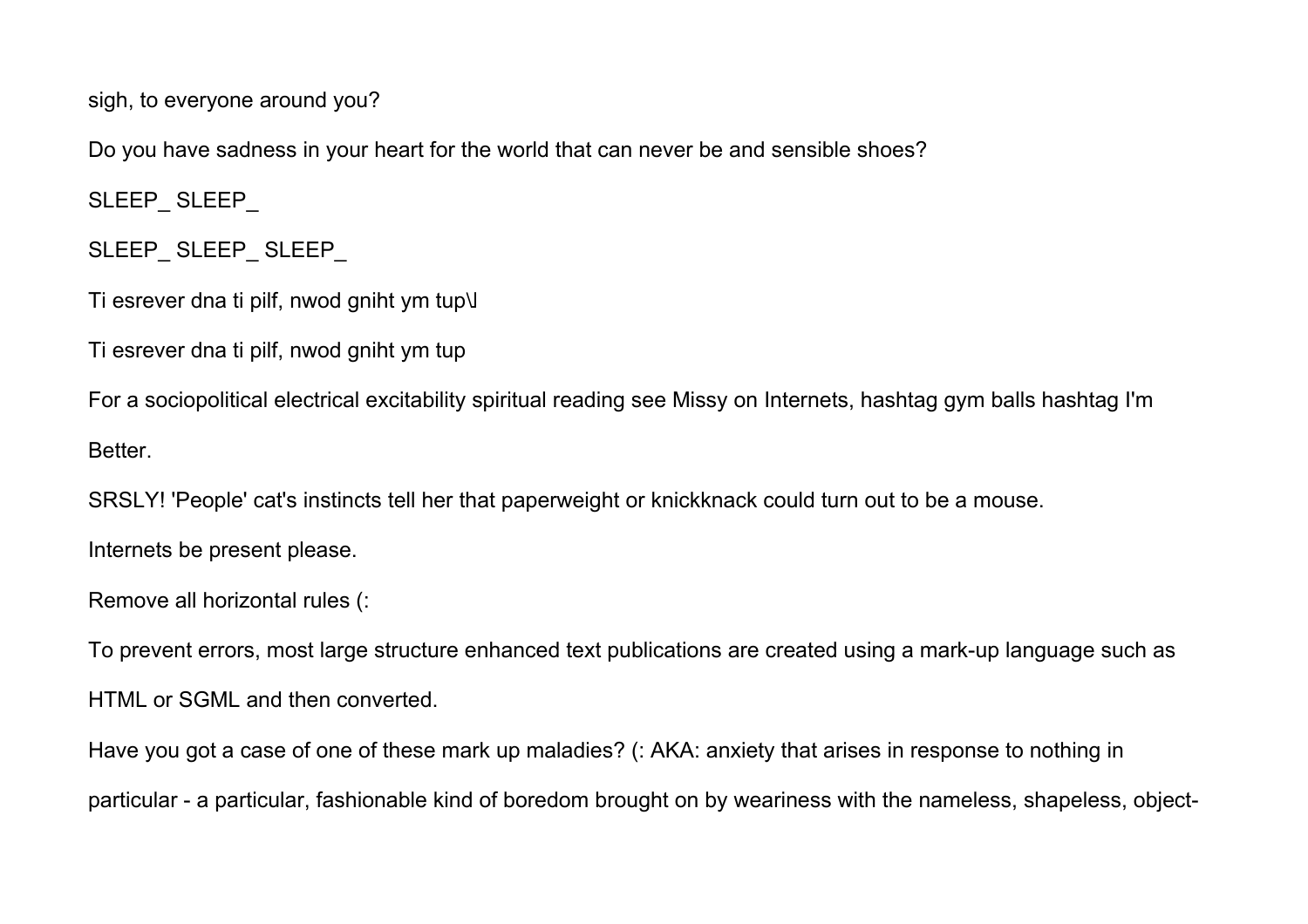less world. Artists and poets suffer from it - a mark of spiritual depth and sensitivity. AKA a feeling of weariness and dissatisfaction/self-indulgent posturing and European (read white bourgeois people too deluded or smupid by half) decadence. The boredom of afternoon duty could be relieved by friendly or nice conversation.

Ne touchez pas inactive nervous systems!

You can find a version of this VHS tape on Youtube.

Hey! Very small MONKEY! Please don't touch me while I'm thinking.

Hey! What's this missing link, language cave-in, malfunction thing doing?

Many basic fossil time!!

The very possibility of thinking literally before history time. HASHTAGliterally.....Hashtaglitterally before history times. LOLs.

Hashtaglitterally Basic fossil. Basic evolution, BTW the shrieking-Neanderthal theory is not out of the question. Evolution isn't over yet :) Old freaking news, like so 1980s science fiction, new media art, post internetisms LOL's. Hey will evolution eat internets? Will Internets eat speculative fictions? LOL'S Hey whatever happened to digital art ANYWYS?

Hey, + another thing where did nature go? SRSLY! What happened to touchy-optic joins spy cameras, super cute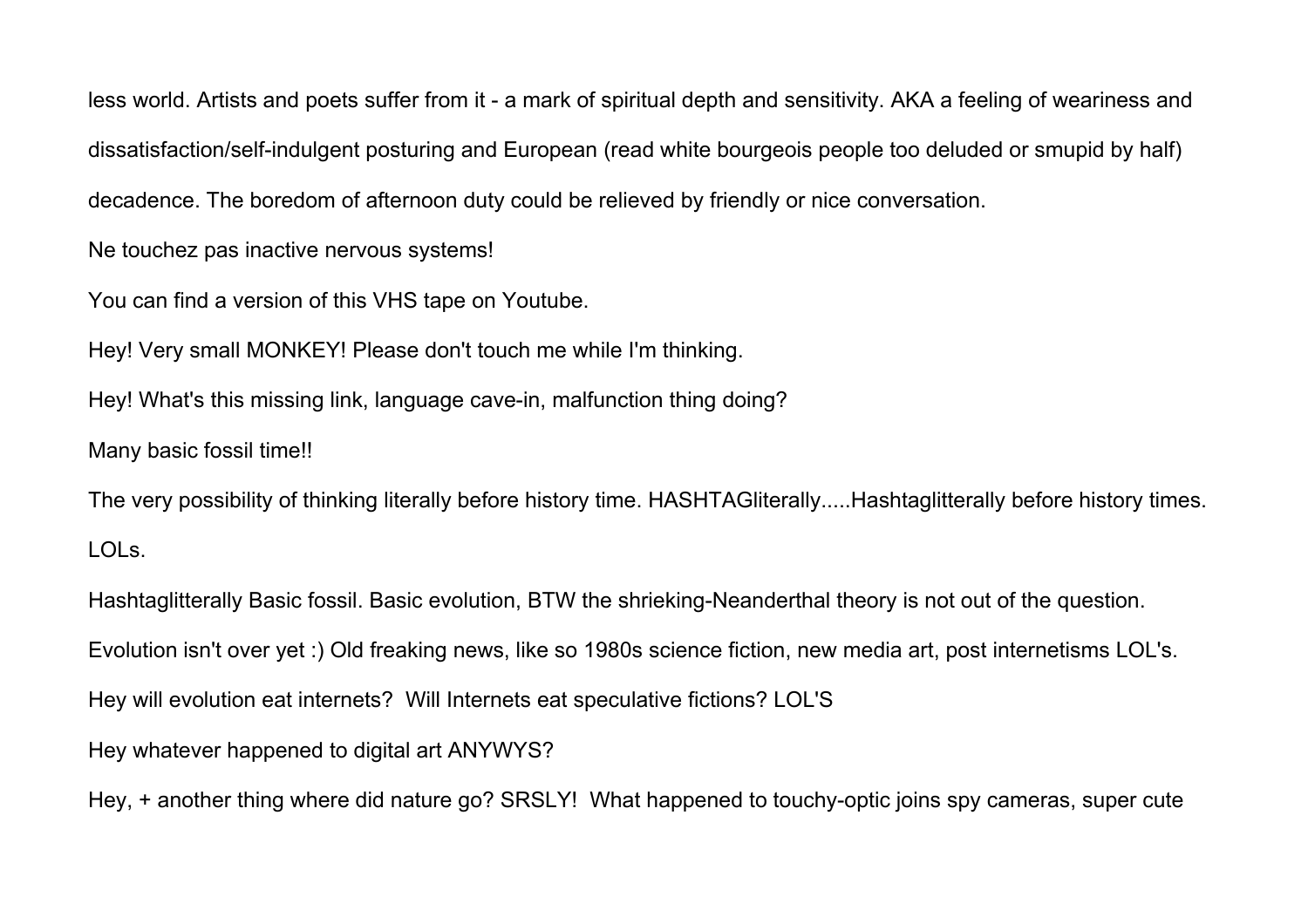marine critters, especially them invertebrates? Multiple interfaces of water, air, glass, and other media? Touchy eye occurrences in art and science??

Pile on a whole load of EXTRA sky. WTF happened to RUDE NATURE? Internets you is a knot in motion. Consider it this way as light globular masses tumbled about by the wind. It's fishy! an indeterminate grower made up of a number of semi-independent nodes, each of which is capable of growing and spreading on its own. The chiffy sound IS from very real pan pipes. Lower gravity allows volcanoes to grow higher.

Very small Darwin is sad. Resplendent in a shearling coat found wandering around an Ikea car park in Canada, very small Darwin is agitated having escaped from the car only to be found on the Ontario branch of the store's car park. Some people think all the monkeys hang out together in a common area – that doesn't happen. Little Darwin is next to a female baboon and next to her is a male baboon, and just across from him are two older rhesus macaques and, at this point, because he can be obnoxious and is being a typical adolescent, they'll start screaming at him to stop making so much noise because he'll throw things about.

SRSLY!. What else is criminal activity but the passionate pursuit of alternatives for smombies? Get mixed up with necessary versions of freedom: not freedoms of change or success, but freedoms of revolt. Little Darwin is being done proud by your net art of him.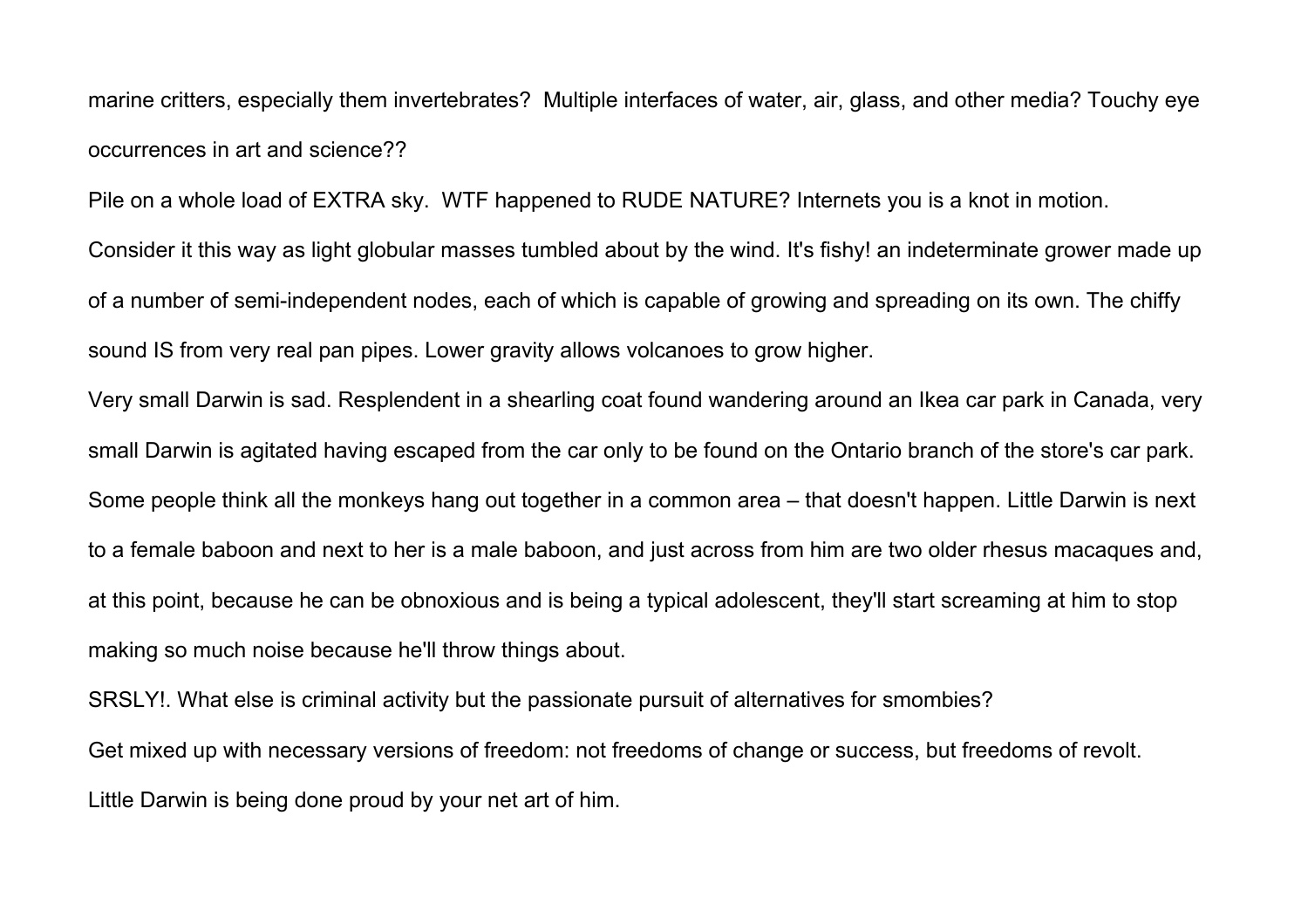Internets 'people' cat enters non-specificity chroma key display screen. So wow! Internets people cat is about the size of a cucumber, larger at arm's length.

The surgeon implants a microphone into the cat's ear canal, a small radio transmitter at the base of its skull and a thin wire into its fur. Said cat innocuously records and transmits sound from its surroundings. the project is abandoned due to the difficulty of training the cat to behave as required, and the equipment is taken out of the cat; the cat is resewn for a second time, said cat will live a long and happy life.

Hashtag RUDE NATURE = rude space time enfolding's, almost or nearly as described, but not completely or according to strict definition. Comedy + Trauma = Traumedy!!!!!!

OMG What is it doing now? Hashtag existing as a thing or occurring in fact; not imagined or supposed?

Rising mounds or domes with bulging upper parts often resembling a cauliflower fall on how it really is horizons.

Overtaken by processes unmaking the world. The original ark is now obsolete. SAD big Mac.

RDG INTERNETS WRTNG?

Heavy wrong.

Artists can you just not?

RDG the new epoch LOL.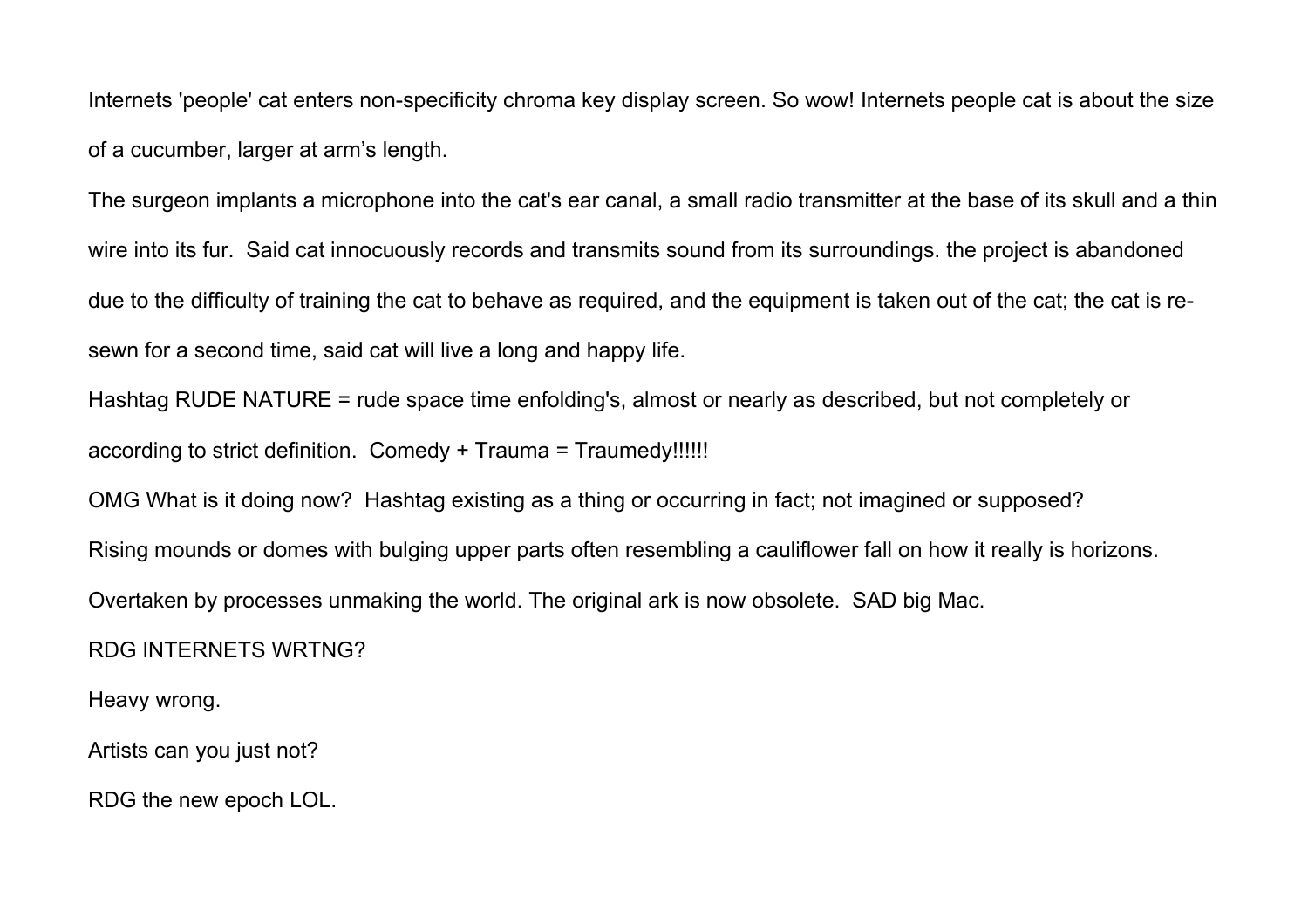What kind of 'start at the end' futurologies realness is this? Hands on with sea stars at the Seymour Centre @ Long Marine Lab!

8) Bellamy, D. Academonia. Krupskaya Press, 2006. 9) Kristen, J. Intimate Revolt. Columbia University Press, 2002. 18) Tyler, Imogen. Revolting subjects: Social abjection and resistance in neoliberal Britain. Zed books, 2013. 11) Hayles, N. Katherine. How we became posthuman: Virtual bodies in cybernetics, literature, and informatics. University of Chicago Press, 2008. 12) Braidotti, R. The posthuman (Kindle ed.). John Wiley & Sons, 2013. 13) Hayward, Eva. "Enfolded Vision: Refracting the Love Life of the Octopus." Octopus: A Journal of Visual Studies (2005): 29-44.

Internets be present please.

#Hunties!!! Consider ephemeral and defensive associations with the present, however lacklustre, be present please is.

Consider how planets and stars form, interact, and die; improbable understandings of cosmic microwaves. All millennia.

All physics.

What are you doing? Intertextually ignored Sapphic vapours, freakin genre autoresponders, mental flossers, listicle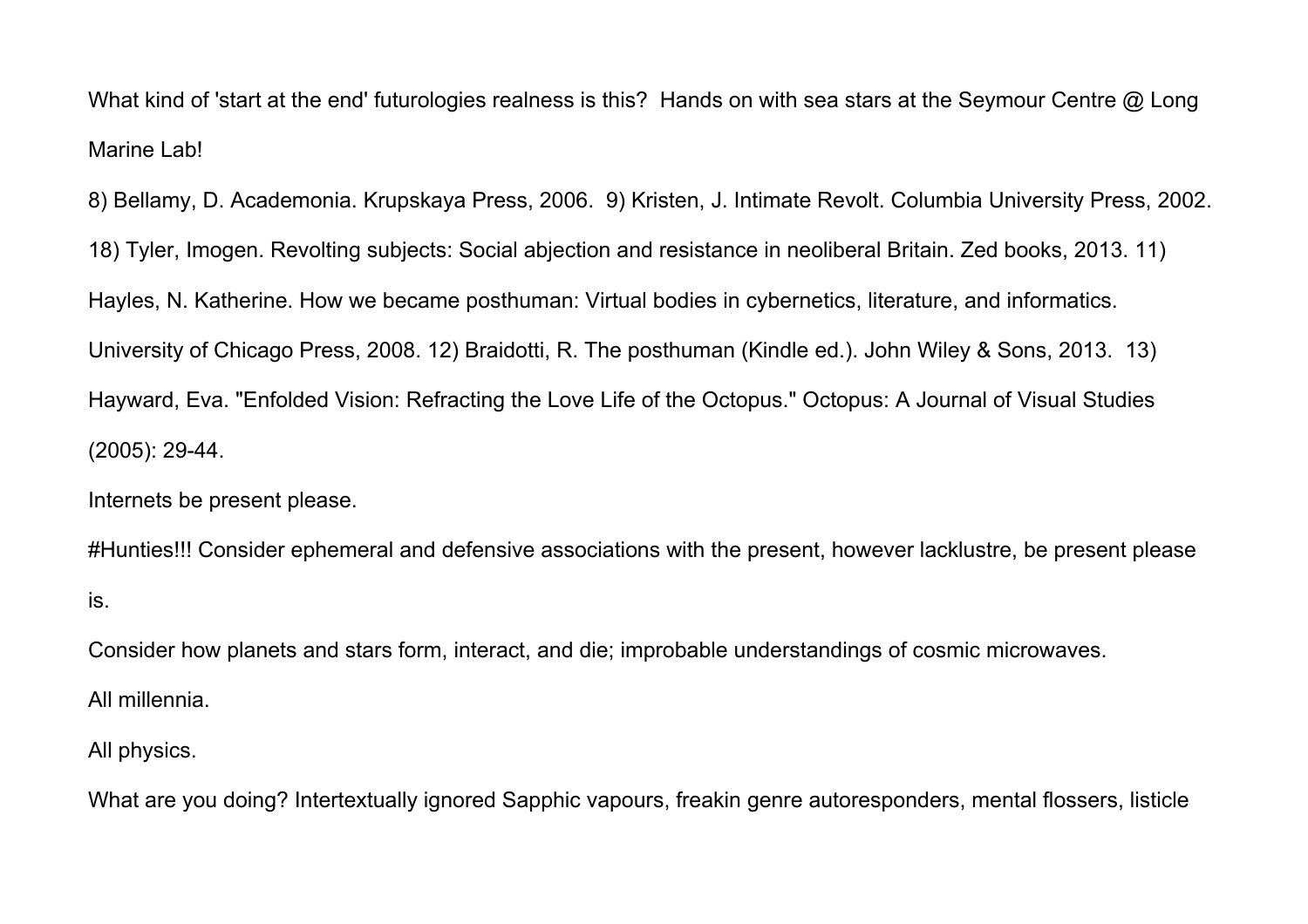page curators?

#Fam! What's happening now? Free-swimming wording intensities surface = arting, hot-wiring, low key woke statements. Getting woke is like being in the Matrix and taking the red pill.

DELETE metaphor, object, meaning.....again.....\*\*LOL\*\*

Search, discover and share your favourite Don't Google It GIFs.

Identify messages on specific topics: spammers often broadcast tweets with popular hashtags even if the tweet has nothing to do with them | the hashtag #Fibonacci feminisms is being used by community members to coordinate some post- internet arty theory stuff. Not to be confused with an @, Wiki mistook an @ for a hashtag while tweeting derogatory thoughts. Goggle no's.

Fuck with desktop !nsomnia - rethink geometry and optics of relationality. Fuck with data browser and undercut traditional art distribution systems, co-opted by the mainstream (read: white toxic masculinities) internet. Retain antiinstitutional ethics, super fluid barf accumulations, peripheral indifference protocols. The Internet is happening somewhere else & doing a frighten! Dissatisfaction surfaces in the 1980 and it's doing a frightening! SRSLY? Why do cats knock things over?

Goo goo knows unique properties and behaviours defined by both magnitude and direction. Think of it this way, as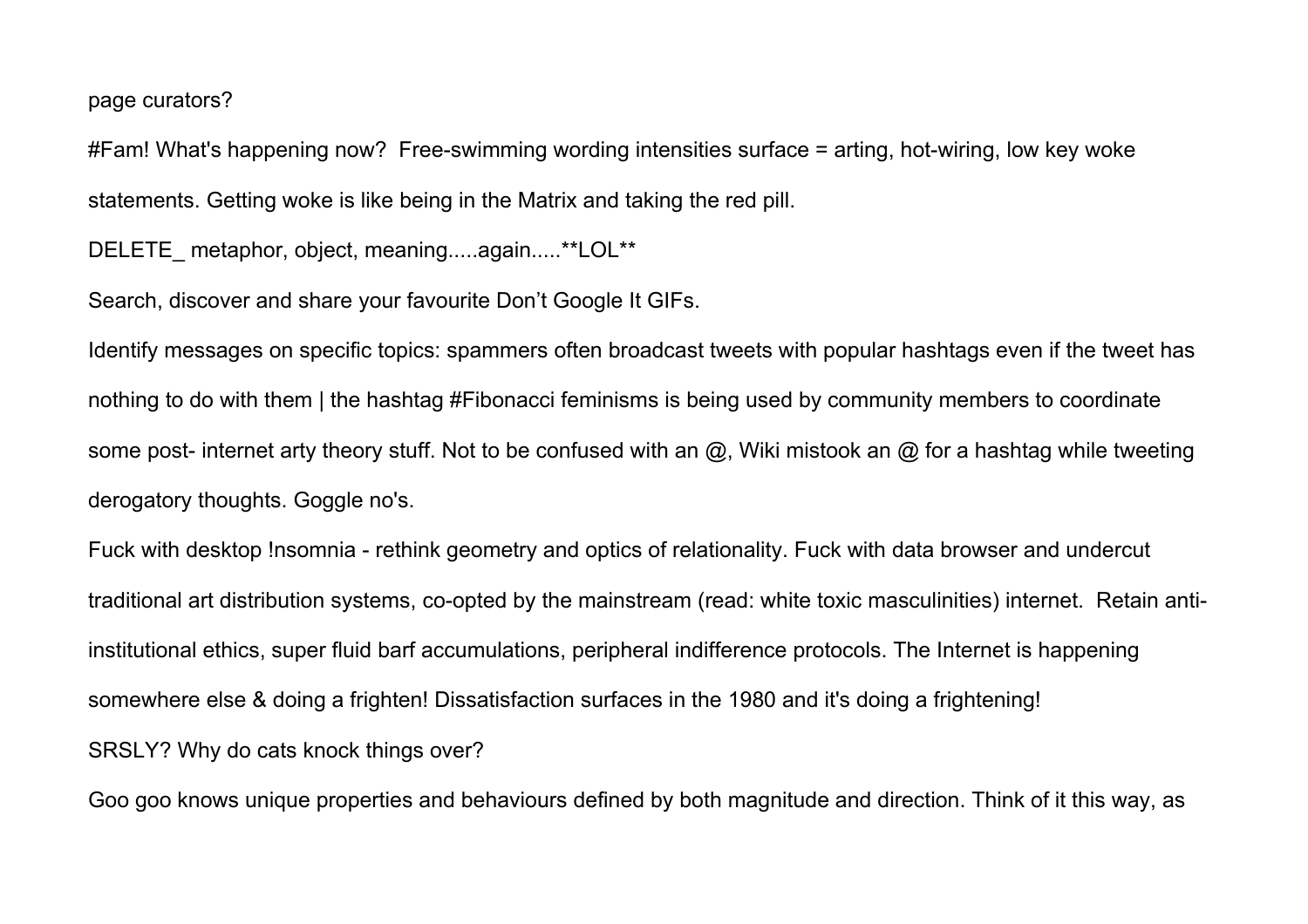poetic temporal connections, sequences and breaks, and all the many ways zones and nodes relate. Or as geometrical properties and spatial relations unaffected by the continuous change of shape or size of figures. See, e.g., Donna Haraway's "Gender for a Marxist Dictionary: The Sexual Politics of a Word" (originally published 1987) and "Situated Knowledges: The Science Question in Feminism and the Privilege of Partial Perspective" (originally published 1988); both reprinted in Haraway 1991. See also fancy Butler 1989. Filth discourse through the other is also filth discourse of the Other. Boom+++++++

BTW, the direction and speed of the data flow and ironic maladies can be modified with cursor movements. Each word itself is an arrangement. The curve intersects itself like maybe a savage smell or hairy logic discovering interesting and relevant topics, the tones of happiness and sadness.

For example, see more: freestyle Judy Butler. Is you like my LGBTI reader????

Consider a brief timeline: Wikipedia (2001); Friendster (2002); Blogger (2003); Myspace (2003); Second Life (2003); Facebook (2004); Flickr (2004); Reddit (2005); YouTube (2005); iPhone (2007); Twitter (2007); Tumblr (2007); Grindr (2009); Instagram

BTW! Internets is already here LOLs.

Something so sparky happening something like enigmatic worms, re-birthing and dyke ejaculation. Try a new position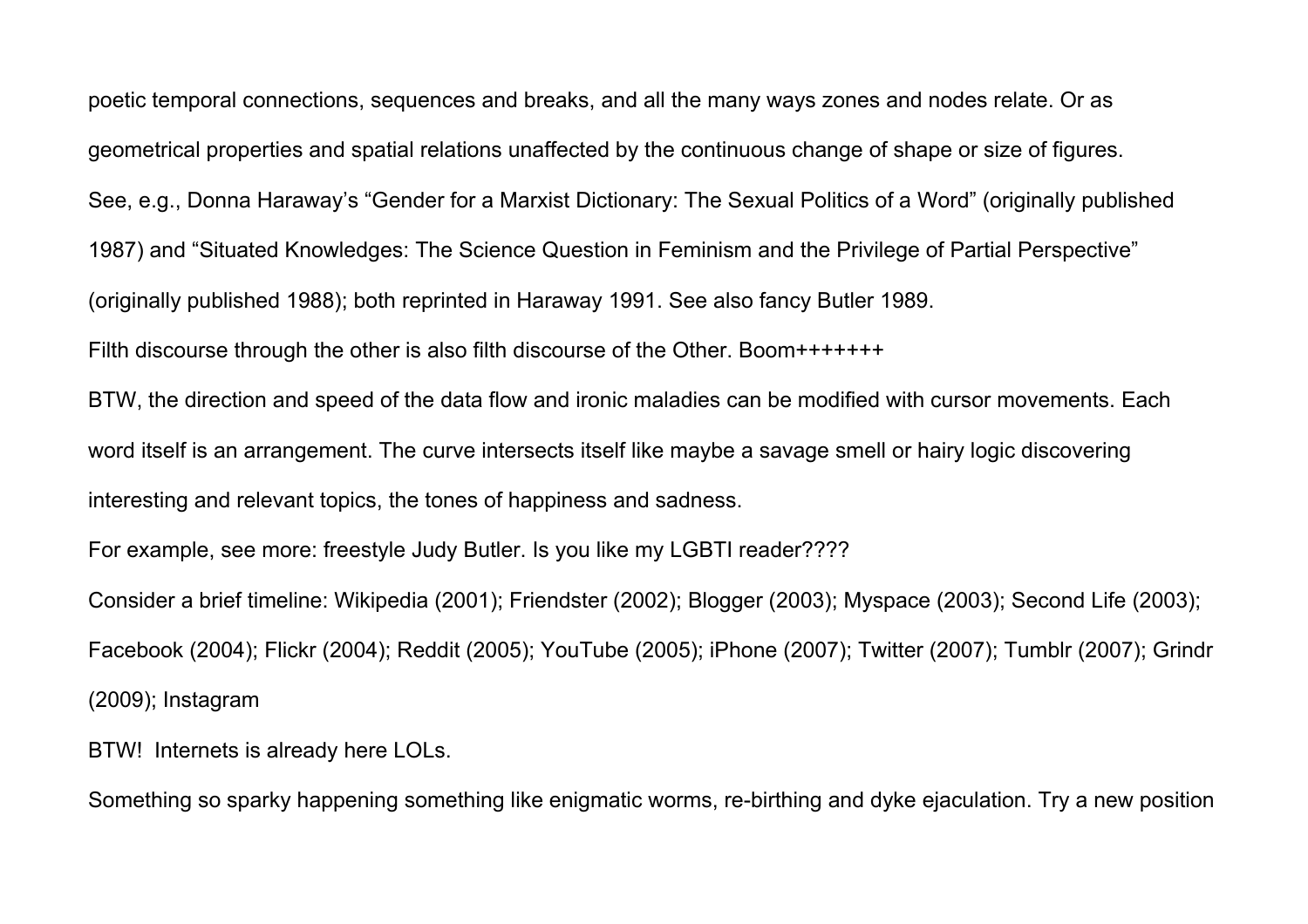## 4sho. For more on the subject see also: grammar troubler Gertrude Stein.

WTF all messed up!!! woops!!! Many WTF happened??!?! Hey! CAN YOU NOT!!!!!

DON"T FIX PLEASE!!!!!

For near future events, see: timeline of the near future, hashtag: Charisma, Uniqueness, Nerve, and Talent 2051: Cosmic Call 1 will reach its destination, the star Gliese 777. 2057: Two solar eclipses will occur in this year. 2061: Halley's Comet returns to the inner Solar System. It reaches perihelion on July 28. 2065: Transit of Mercury and an occultation of Jupiter by Venus.

2067: Mercury occults Neptune. 2076: The planetoid 90377 Sedna reaches perihelion.

SRSLY! Goodluck and Dontfuckup.

BTW! Internets is already open.

For example: Have you ever clicked your mouse right here?

Any mediocre keystroke saving convention would be welcome.

What's it doing now?

What's it doing now?

What's it doing now?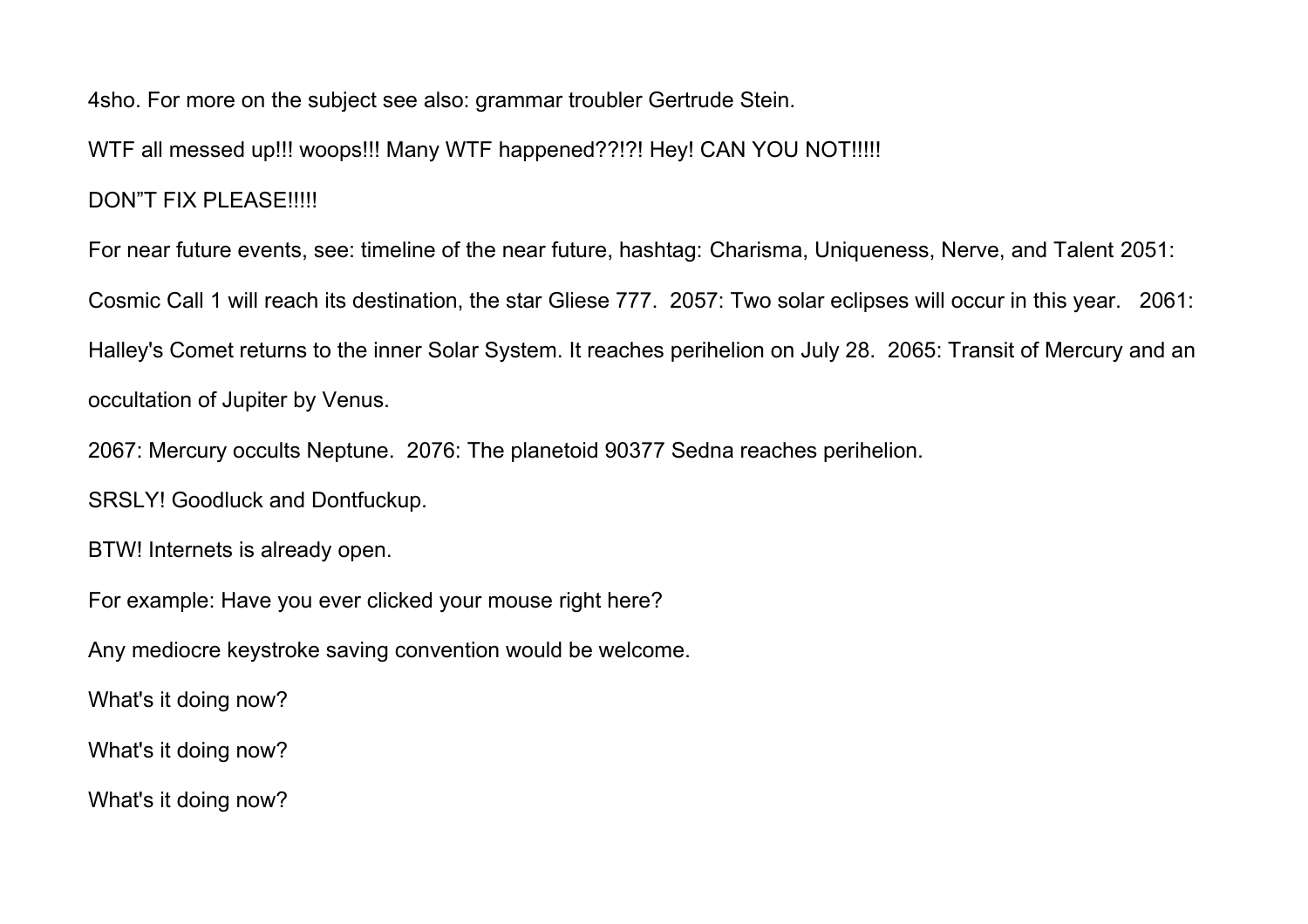#### Is this future??? Is this future NEAR?

### DON"T FIX PLEASE!!!!! DON"T FIX PLEASE!!!!!

Refusal thing data. Fresh! Queer up procedures. Queer up all futures. Moves by itself. Mouse Mouse. SRSLY! consider a world of liquid browser doings, google translations, apparatus re-structuring's and Wikipedia factuality's. Hashtag King Kong's rippling fur is an unintended side-effect of animator Willis O'Brien's finger's compacting the fur every time he moved the model = that's so gooey gunky, claggy.

SRSLY, on the other hand, here's a nice real-world example: The strange cadence of sounds on Jane Fonda's Work Out tapes. Jane Fonda speaks gay flavours. Jane Fonda is keeping fit with Donna Haraway repeating the phrase, ʻSurvival of the Fittest'. Herbert Spencer first used the phrase, ʻSurvival of the Fittest', after reading Charles Darwin's ʻOn the Origin of Species' in the mid Nineteenth Century.

But hey, SRSLY! The whole point of liberation is that you get out! My diminutive theory's optical features are set to produce not effects of distance, but effects of connection, of embodiment, and of responsibility for an imagined elsewhere that we may yet learn to see and build here. Once the science of synthesis [...] is underway, what happens to artistic re-editions of the natural world? Is this the future, again?

No ideas but in (Re)volting data. Who eats (Re)volting data? It eats (Re)volting data. Boom!!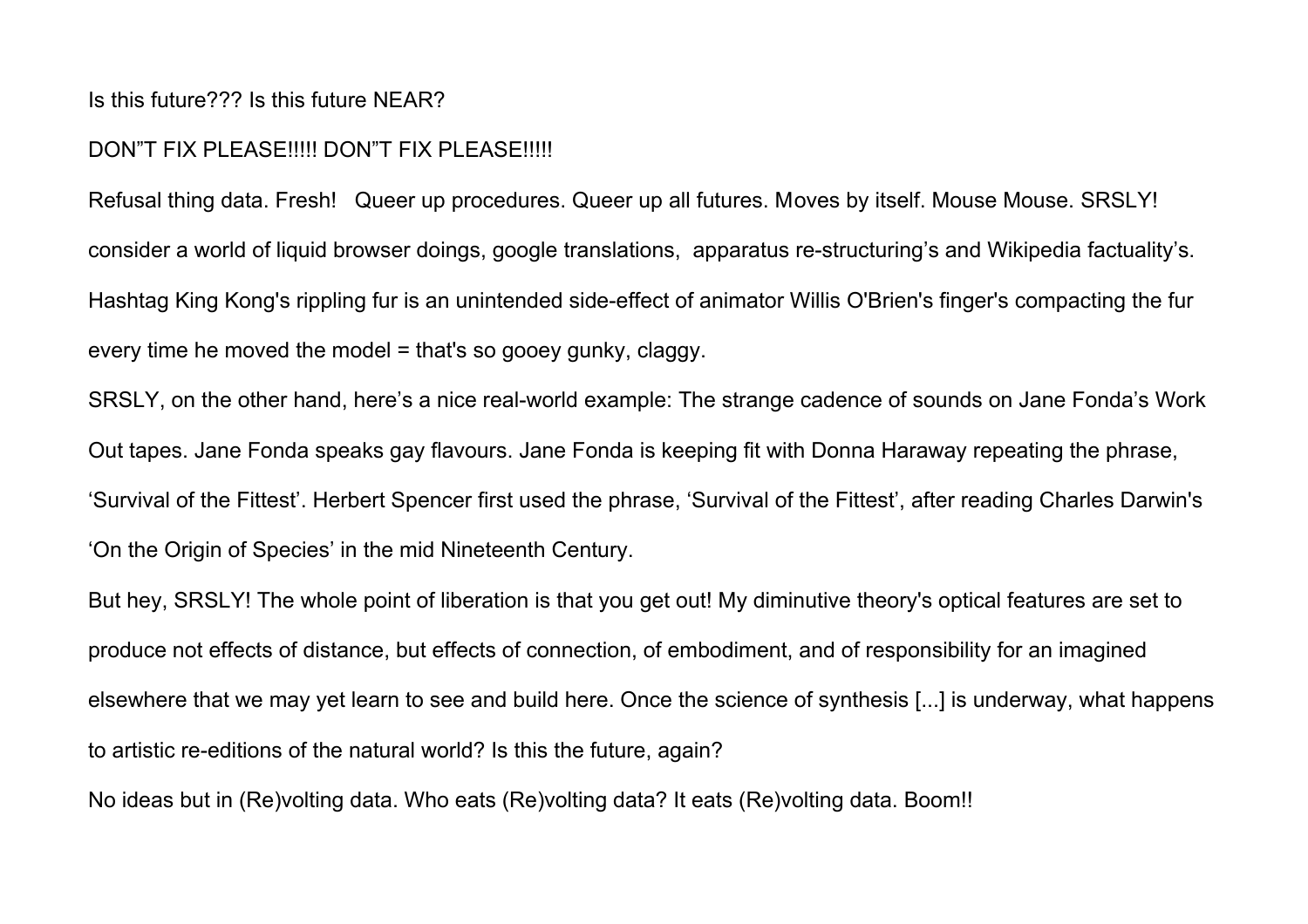Basic fossil hashtag fundamentally temporal processes, capable only of retrospective rather than prospective analysis, involving hypothetical past reconstructions. BTW? Against whom does one revolt if power and values are vacant or corrupt? We can't believe we are having to protest against all this shit again.

Very feels.

Why Do So Many Alien Planets in Movies Look the Same? The landscape's popularity comes down to location and \*chroma-keying\*

 AFAP (As Far as Possible). Data absurdity is the key. It has to do with contradictions and oppositions, algebra and arithmetic calculations cranky storage or poor representation. Don't google it.

SRSLY? Why Is There a Huge Cotton Ball in My Aspirin Bottle?

Haraway Donna Donna wow). See also ultimate cyborg Donna Summer undermining biological-determinist ideologies.

Queer up all source formats A good example of this, is the online seismic sensor in her elbow that allows her to feel earthquakes through vibrations or the speedometer glove that allowed her to perceive the exact speed of any movement around her through vibrations on her hand. She wore the white glove tracker for several months and was able to sense different speeds depending on the vibration intervals.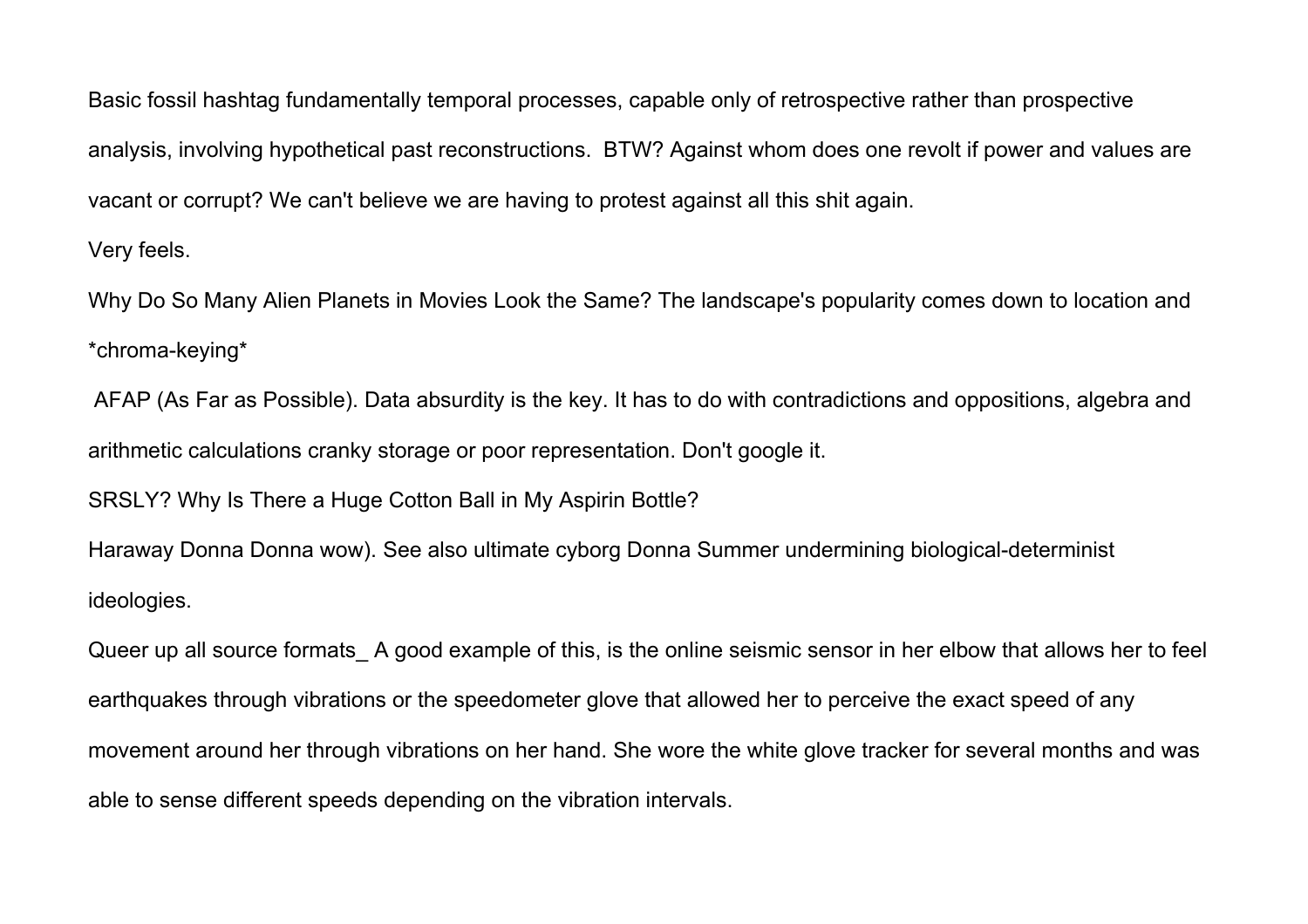Think of it this way: as composed largely of gas and plasma, a superheated state of matter composed of subatomic particles or as poetic temporal connections, woke interference patterns, sequences, breaks, and all the many ways spaces and zones fire up and wire up. That's so extra!

What time is it now?

 $(\overline{\phantom{a}}\,\overline{\phantom{a}}\,:\,S\,\circ\,\circ\,S\,\circ\,S\,\circ\,S)$  Oo  $\overline{0}$  Oo.O(o.o)oO [your word here] like so unkeyboardinated or what?

ITYM (I Think You Mean) failed woke type transfers like totally...lol

Press Advanced Menu button and shut the system down.

Cosmic energy engines produce heat, light, ultraviolet rays, x-rays, and other forms of radiation. Very chemistry.

Why Are the Mountains on Mars So Much Taller Than Those on Earth?

Many study living organisms. Morphology, physiology, anatomy, behaviour, origin, and distribution etc. Very matter and energy: boulder, plastic bag, remote control, various items. Deep-down stink objects, token theory sciences interpreted as DOG Donuts!

SRSLY! any tyrant lizard chicken mimic can reboot a complex computer system.

Don't like python either? Just because we are in a room together does not mean that we belong to the room or each other #berlant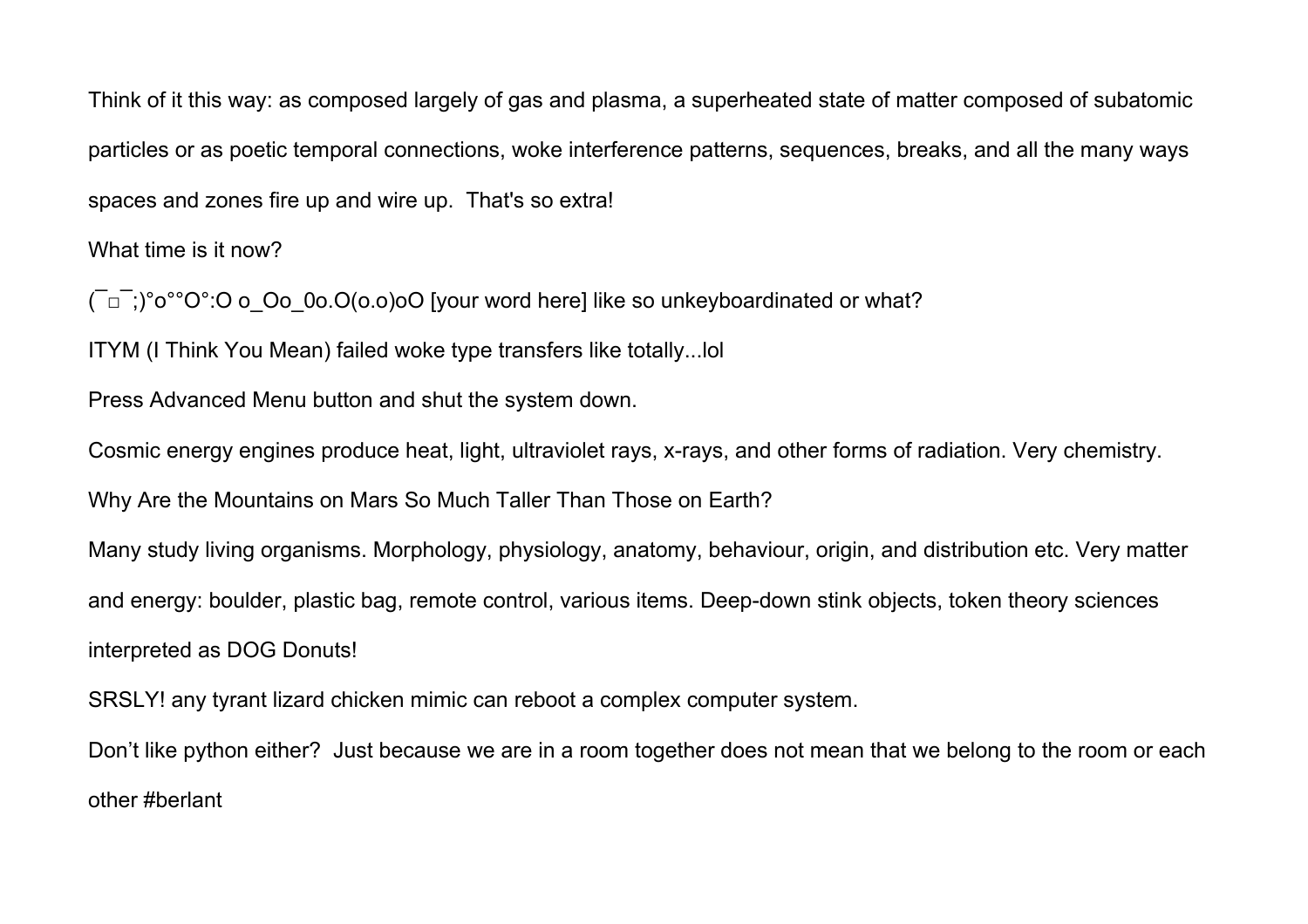What is this? LOL! any preteen noob can control complex computer systems! Very memory dump feels//lyrical putty weirdness//hypertext magical core dumps. ©©©

Don't' waste brain cells remembering. Physicists [. . .] took the vacuum as something substantial [. . .] the scene of wild activities. SRSLY!! do internets eat brains? Send cash now.

Hashtag when renewal ceases, the form vanishes. Back masking is a deliberate process. Let's consider our unlikely word order.

HASHTAG They were just real pleased that so many female artists were taking part. Female artists can you not! Competitive cloud bro's, flavour aficionados & shit-eaters - we're too cool for you to have even heard of us. Everyone else: who cares? you're shit!!!

This page is Pizza.

FACT: Literally swimming, a prefix for a question, where the person asking wants to know if they are not alone in whatever they are experiencing.

Refresh Internet speed. Typically, by means of magical Baduizm powers.

 $(\bullet^0 \circ^0 \circ^0)'(\sim_V^0)$ (^u^)(^&^) ( ^)o(^ )(^O^)(^o^)(^o^))^o^( (\*^ $\Box$  ^\*)(\_  $\Box$  、 $\Box$ )

For a slightly more in-depth explanation, see 'hello, yes, I know it's complicated', Judith Butler. The chiffy sound in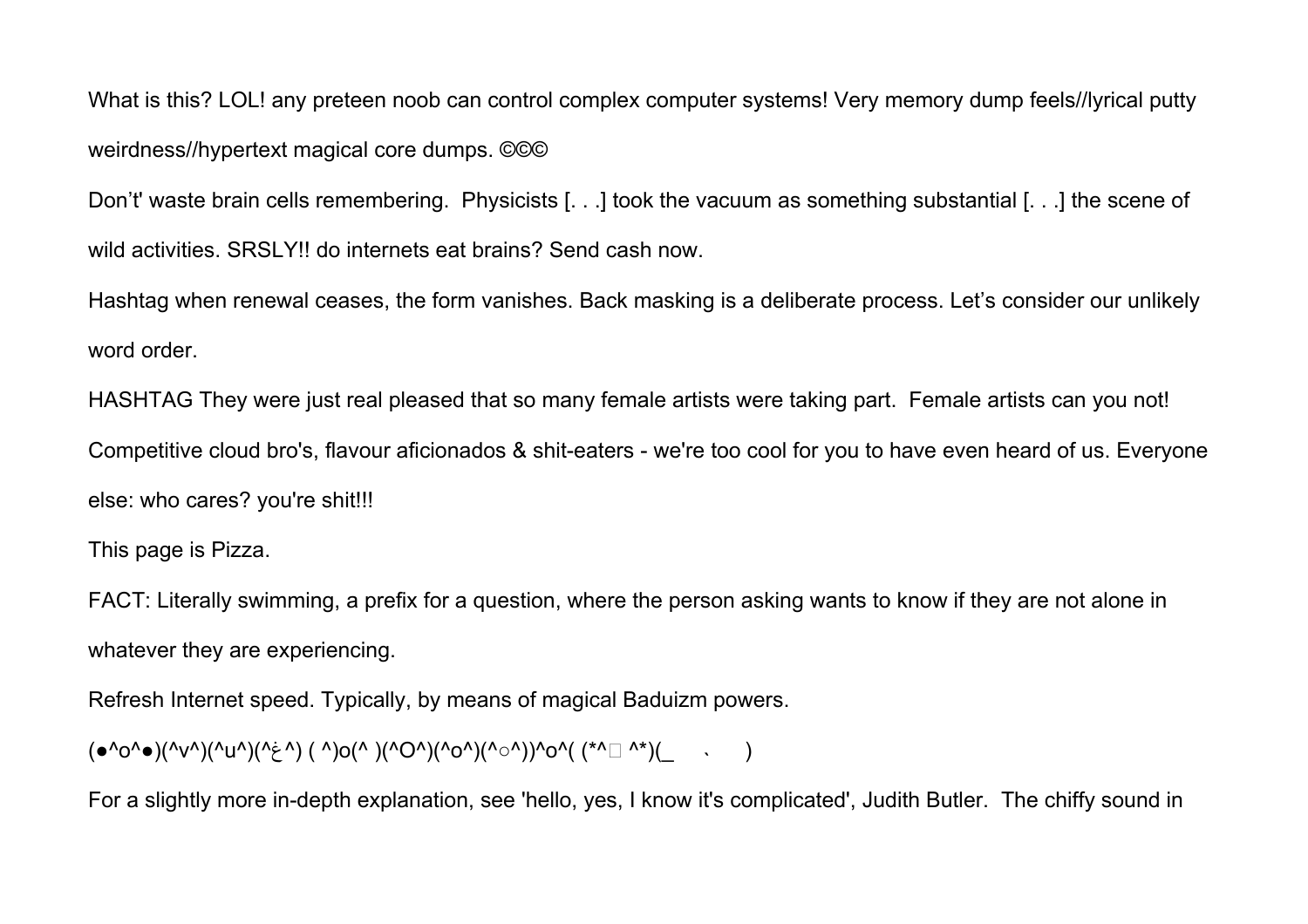the background IS from very real pan pipes.

SRSLY, What Does It Mean When a Cat Bites You While Purring?

Epic cosmic distance. The way that those cosmic data trails produce individuated identities speaks to the lack of producing commons or resources...why is that missing? ITYM (I Think You Mean) Download for Android · Download for iPhone · Download for Windows Mobile · Download for BlackBerry liquid browser doings, iPhone auto corrector FACT: Iphone speaks renegade feminisms/super revolting barf accumulations.

Hey! where did SASHA FIERCE go? Hashtag consider promising interference patterns and virally-transmitted cultural symbols or social ideas, disrupting linear and fixed causalities, dynamic systems repetitive variations. For practical purposes, it is useful to define a common reference point to which potentials may be expressed and compared. Ignore user protocols and angry vape clerks evrywhere, characterized by chakra indeterminacy. Competitive cloud bro's, flavour aficionados & shit-eaters - we're too cool for you to have even heard of us. Everyone else: who cares? you're shit!!!

Get this on BTW! Weirdo Sapphic vapers, vaping the perfect e-liquid everywhere. Enter a state of balance, relief, serenity and peace. Click on inspired peace and harmony in our busy lives, calming, relaxing and healing loops. Open heavy bass, high notes, something like a stick hit, evolving timbres, stereo phasing, and reverb for further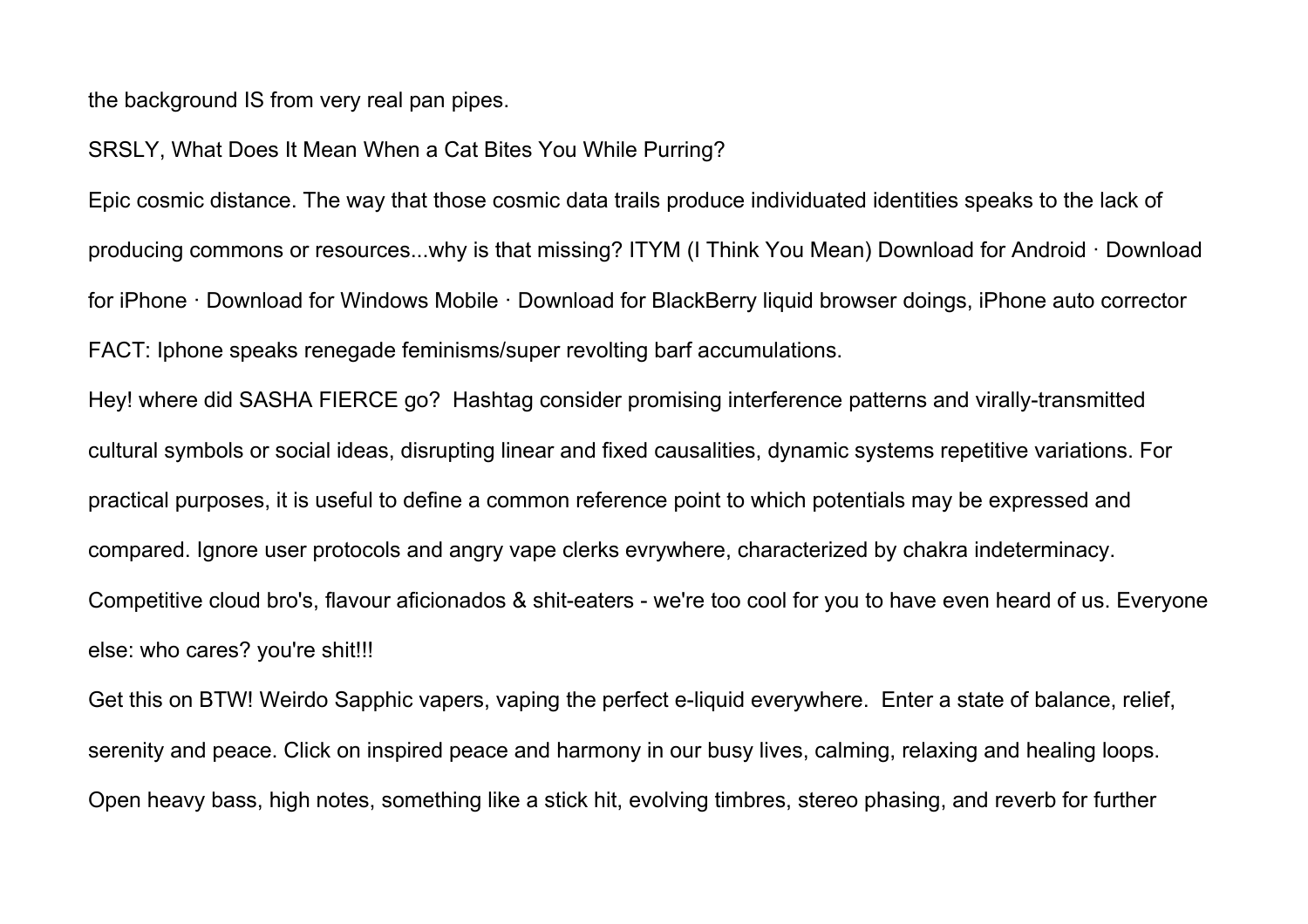richness and lossless formats for image files that supports both animated and static images.

What is it doing now?

What is it doing now?

# ERRORR\_ ERRORRRRRRRR\_ ERRORRRR\_ ERRORRRRRRRRR\_

## ERROR\_ERRORRRR\_ERROR\_ERRORRRRR\_ERRORRRR\_

Uh-oh! The entire series of actions are now reduced to a single word: facepalm.

Tags: homo, painting, restoration, ecce, potato entry of august 2012, notables of 2012, photoshop, photoshop memes of 2012. Power-on self-test and beep codes.

Log off from ear motion activities of home computer culture. Technology flops in its own way. Fades out in the background: alien synth sound, cosmic modular synths and mellotrons. Auto-corrector can you just not? Is anybdy home? LOL. No time for anything, choosy programmers, I believe you have my stapler? SRSLY! One possible explanation is that people are generally far more aware than they ever were of all the information they don't know and the grammatical formulation of subject and predicate reflects the prior ontological reality of substance and attribute.

VCR does death. Technology flops in its own way. No one cares.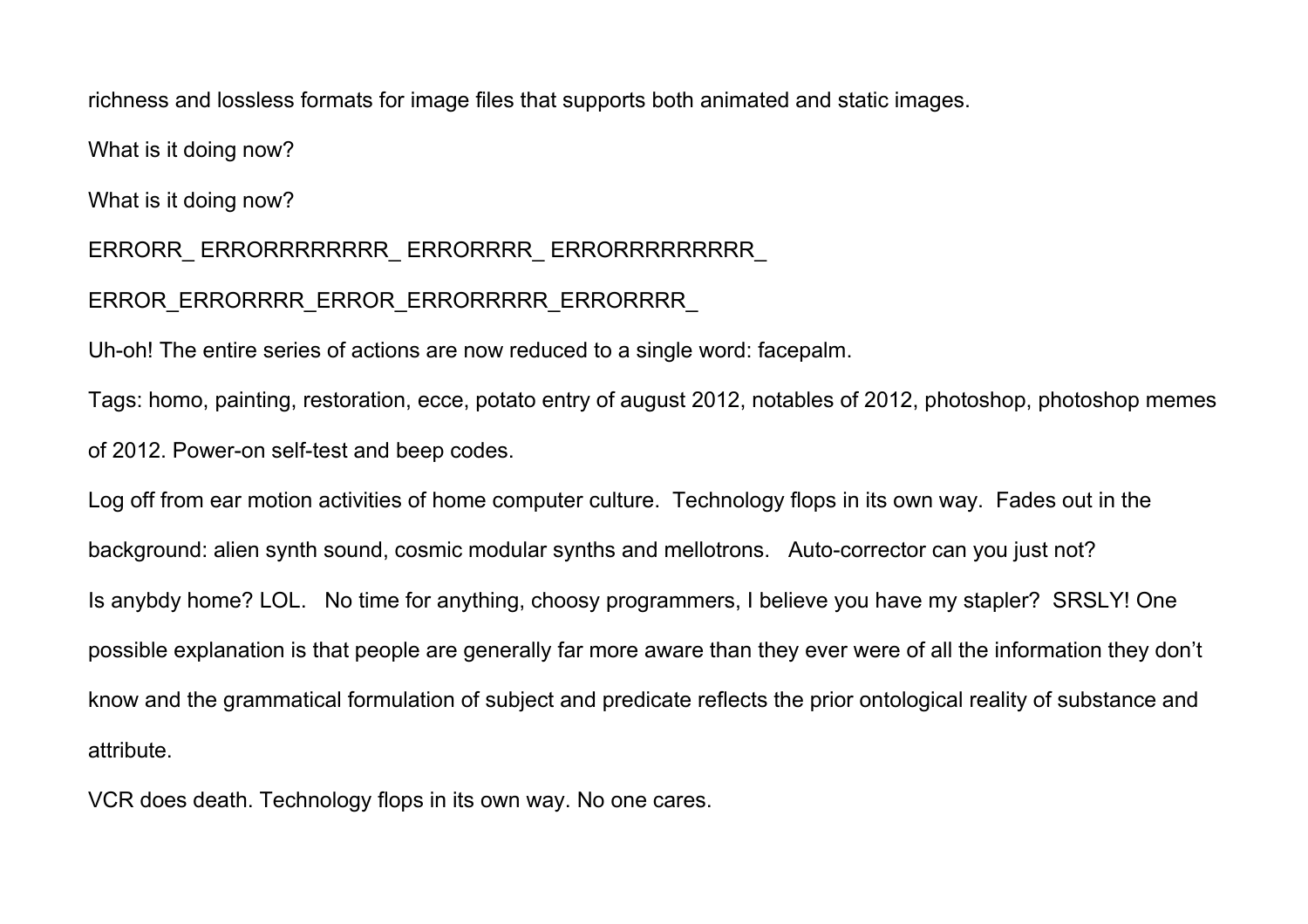SRSLY, RGN WRTNG? FACT: IT SHOULD SPEAK IN NET.LANGUAGE. For example: queer little capybara algorithmic strata assemblages.

See search retrieval actions and heterosexualization – actually no, don't see heterosexualization. All physics being reduced to memes.

Hypertext gum margins bent by mass and energy- the ultimate coupling of organism and vape machine.

SRSLY, Pizza Hut, please stop texting! SNH. (sarcasm noted here).

RDG WRTNG and Baduizm powers.

Long before Hawaiian pizza divided the masses and before trendy flavours like buffalo chicken came into vogue, the delicious simplicity of Margherita pizza captivated the world.

FACT: the first-ever online purchase was a Pizza Hut pizza in 1994. We have substantiation from history of the internet type authorities that indicate that a large pepperoni, mushroom and extra cheese pizza from Pizza Hut was indeed the first thing ever ordered via the internet.

Refresh rude browser doings/search engine procedures. Plasma expansions will continue; stable materials break apart into subatomic particles. Is you my happy dial-up web-ordering experience?

 $|-|3|$   $|()$